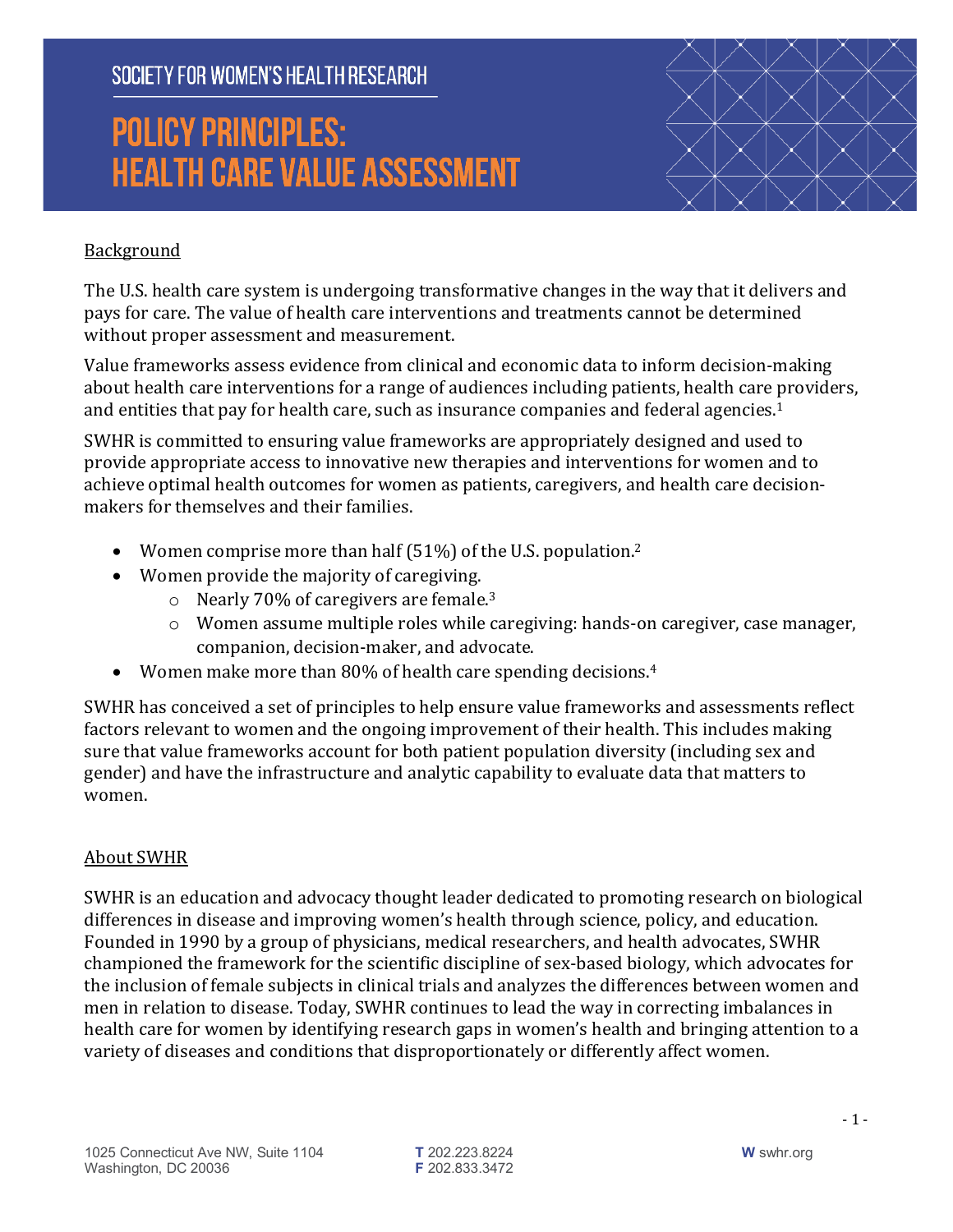# **POLICY PRINCIPLES: HEALTH CARE VALUE ASSESSMENT**



#### **SWHR Value Assessment Principles**

- 1. Value assessments should account for *diversity in patients (including sex and gender)* for a given disease state by analyzing data that represents relevant patient populations and subgroups.
	- *Sex* and *gender* play critical roles in the risk, pathophysiology, presentation, diagnosis, treatment, and management of disease.
		- $\circ$  *Sex* refers to the classification of living things according to reproductive organs and functions assigned by chromosomal complement.<sup>5</sup>
		- $\circ$  *Gender* refers to the social, cultural, and environmental influences on the biological factors of women or men. Gender is rooted in biology and shaped by environment and experience.<sup>6</sup>
	- When women are underrepresented in clinical trials, outcomes from predominantly male cohorts drive clinical guidelines that are not sex-specific.<sup>7</sup>
	- Increased study of *sex and gender differences* is leading to important discoveries of how women and men differ in fundamental ways and how these differences affect disease risk, symptoms, diagnostic sensitivity and specificity, and response to therapy.
		- $\circ$  Biological and physiological differences and hormonal fluctuations have been shown to play a role in the rate of drug absorption, distribution, metabolism, and elimination, resulting in different drug responses in women and men. $8$
- 2. Value assessments should acknowledge the *full spectrum of treatment options* for a given medical condition.
	- Patient subpopulations can differ in their response to therapy (i.e., heterogeneity of treatment effect). Therefore, value assessments for new therapies should take into consideration patients who, for example, cannot tolerate currently available therapies, are contraindicated for these therapies, have heterogeneous responses to these therapies, or for whom these therapies are ineffective.
	- Value assessments should not focus exclusively on medications or one type of medical intervention but should instead consider all available evidence-based options within the health care system.
		- $\circ$  Some options may include interventions not regulated by the U.S. Food and Drug Administration (FDA), such as evidenced-based behavioral therapies and lifestyle interventions.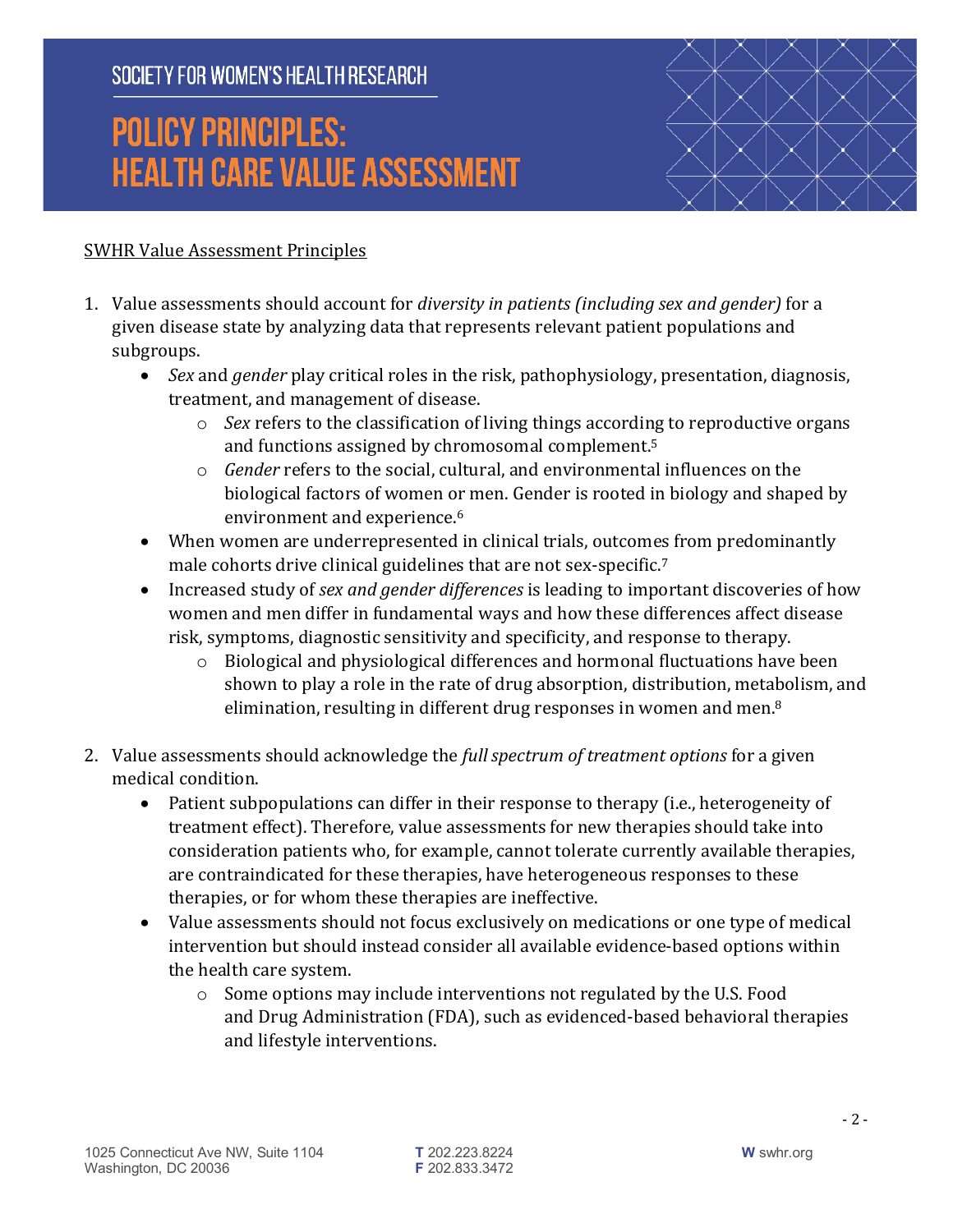# **POLICY PRINCIPLES: HEALTH CARE VALUE ASSESSMENT**



- 3. In addition to measuring clinical outcomes, value assessment frameworks should account for *what matters most to patients, caregivers, and society.* 
	- Value measurement should include a broad array of factors to provide a comprehensive snapshot of a treatment's value. These factors should be quantitatively accounted for in value assessment cost-effectiveness methodologies.
		- $\circ$  Patient values vary and change across patient populations.
			- At a population level, patient values are shaped by social, religious, and cultural factors and the health care environment in which patients live.
			- At an individual level, treatment-based values are influenced by age, sex and gender, education, family and friends, attitude to work and career, and personal finances, among other factors.<sup>9</sup>
	- Burden of illness factors that are important to women include (but are not limited to):
		- o Survival
		- $\circ$  Ability to function/work
			- § Presenteeism
			- Absenteeism
			- Employment disability
		- $\circ$  Quality of life
			- Physical and social well-being
			- Pain or discomfort
		- $\circ$  Levels of disease burden and progression
		- $\circ$  Comorbid conditions or concomitant medications
		- $\circ$  Caregiver burden<sup>10</sup>
			- Permanent difficulty, stress, or negative experiences resulting from providing care<sup>11</sup>
			- Physical, emotional, and financial cost of the caregiving
		- $\circ$  Limitations in treatment
			- None (i.e., a treatment does not exist for a particular condition or disease)
			- Limited options (i.e., there have been few innovations in the disease state, the products on the market are contraindicated for a subset or subsets of patients, or available therapy does not meet the patient's preference)
	- Values are dynamic and change over time as patients' individual circumstances and experience of illness and treatment evolve throughout the course of disease:
		- $\circ$  Shifts in prognosis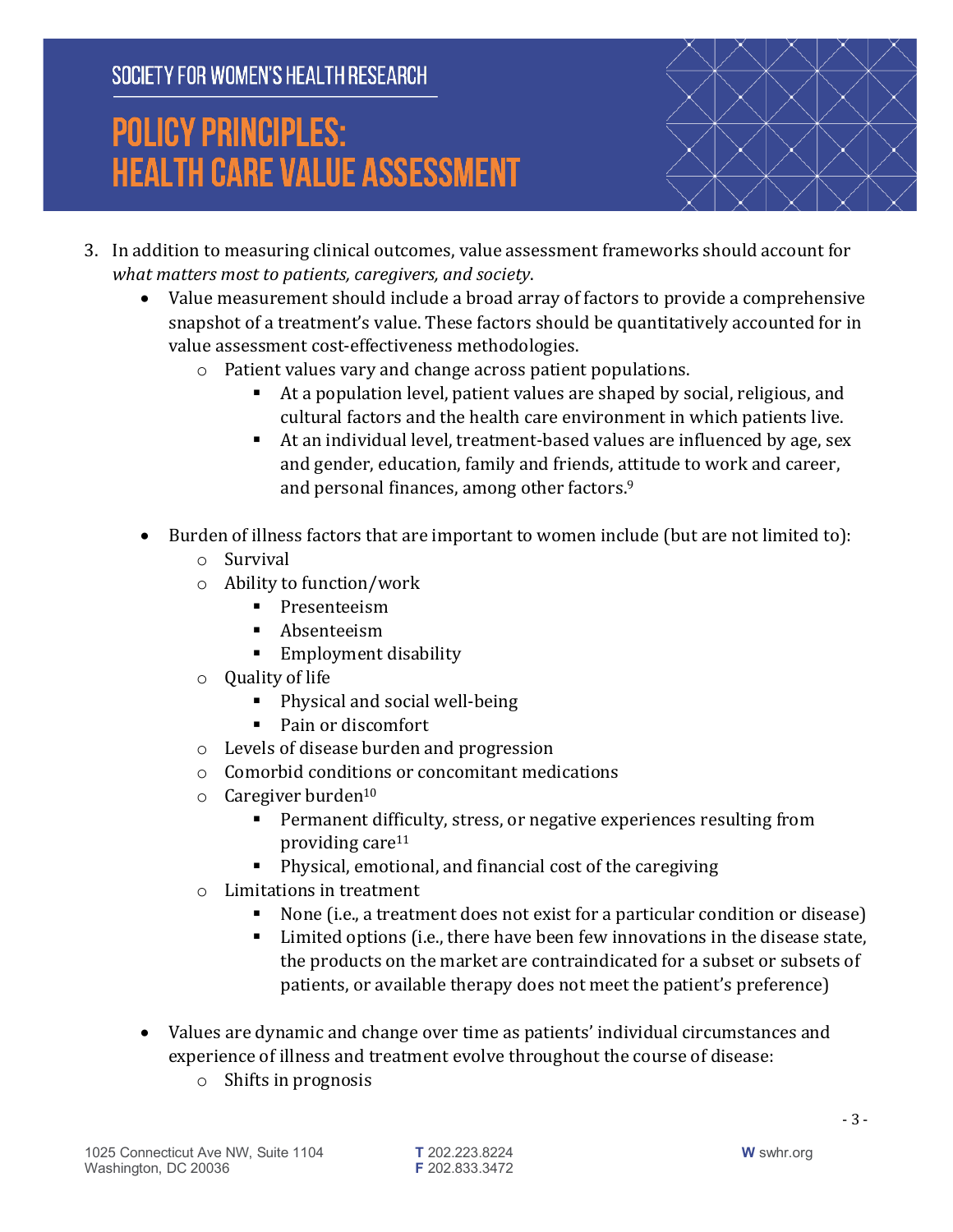# **POLICY PRINCIPLES: HEALTH CARE VALUE ASSESSMENT**



- $\circ$  Severity of illness
- $\circ$  Comorbidities (e.g., obesity)
- $\circ$  Available treatment/Palliative options
- $\circ$  Life events<sup>12</sup> (e.g., pregnancy, menopause)
- Value assessments should evaluate the impact that utilization management (UM) procedures such as step therapy and fail first have on patients' health outcomes and system costs compared to open access.
- 4. Value assessments should take into consideration the long-term benefits of a therapy in addition to short-term benefits. Focusing only on short-term outcomes may overlook important clinical benefits that can only be measured over a significant time horizon. Additionally, incorporating long-term outcomes will enable value assessments to account for the full value of a therapy or intervention, particularly as additional evidence continues to emerge post-approval.
- 5. Value assessments should use a range of high-quality evidence to demonstrate an improvement in outcomes.
	- Real-world evidence (RWE), not just data collected from controlled clinical trials, should be considered.
		- $\circ$  RWE is derived from data collected during routine health care practice (such as electronic health records, claims and billing activities, or product and disease registries).
		- o RWE is often collected *after* a new therapy is already on the market and being used by patients.
	- Data on caregivers  $-$  the majority of whom are women  $-$  should be considered, even though this information is not typically collected in clinical trials.
	- Pertinent evidence from stakeholders that may not be available in published literature should be considered.
- 6. Value assessment organizations should provide ample opportunities for *stakeholder engagement* to ensure their input is both acknowledged and meaningfully incorporated into assessments.
	- Proposed assessment topics, processes, and timelines should be announced in advance to allow for participation by stakeholders, whose resources may be limited.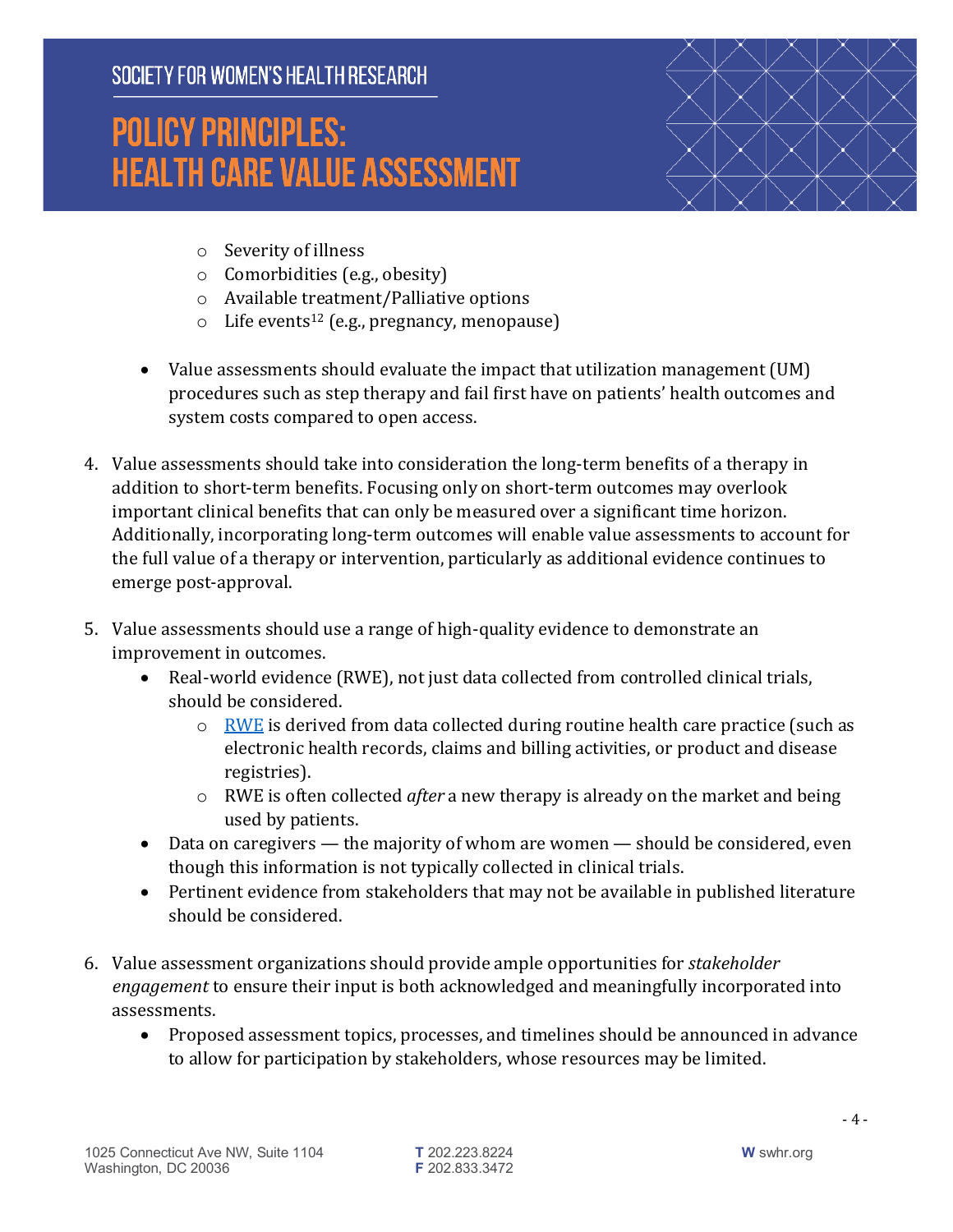# **POLICY PRINCIPLES: HEALTH CARE VALUE ASSESSMENT**



- Sufficient time should be allocated for stakeholders to review materials and submit comments in various stages throughout the assessment process.
	- $\circ$  Timeframes for stakeholder input on value assessment reviews should be commensurate with established and customary timeframes for other stakeholder review timeframes (i.e., federal government public comment periods typically are not less than 30 days and frequently a minimum of 60 days).
- Stakeholders who have direct experience and expertise with a particular illness and its burden should be appropriately represented on value assessment panels and committees tasked with making determinations about a treatment's value. These stakeholders include:
	- $\circ$  Patients who are diagnosed with the disease/condition under review
	- $\circ$  Health care professionals who actively treat patients with the disease/condition under review
	- $\circ$  Caregivers who assist patients with care needs for the disease/condition under review
- Assessments should be regularly updated to account for new innovation and other changes in the evidence base.
- 7. Value assessment processes, methodologies, and results should be *transparent* to all stakeholders.
	- Explanation of assessment criteria, methodologies, and assumptions should be understandable to patients and other stakeholders.
	- Detailed information about how stakeholder input was considered, addressed, or incorporated into the assessment should be clearly communicated.
	- Models and data used should be made publicly available to allow for research to be analyzed and results replicated by others.
- 8. The *intended use* of value assessment frameworks, and by whom, should be clearly articulated.
	- To avoid misuse, intended audiences and the decision-making on health care that value assessments aim to support should be clearly stated.
		- $\circ$  For example, a value assessment designed for shared decision-making between patients and their health care providers may not be designed for use by payers.<sup>13</sup>
	- Value assessments should not be used to prevent patients and their physicians from making evidence-based decisions that are tailored to the specific needs of individual patients.